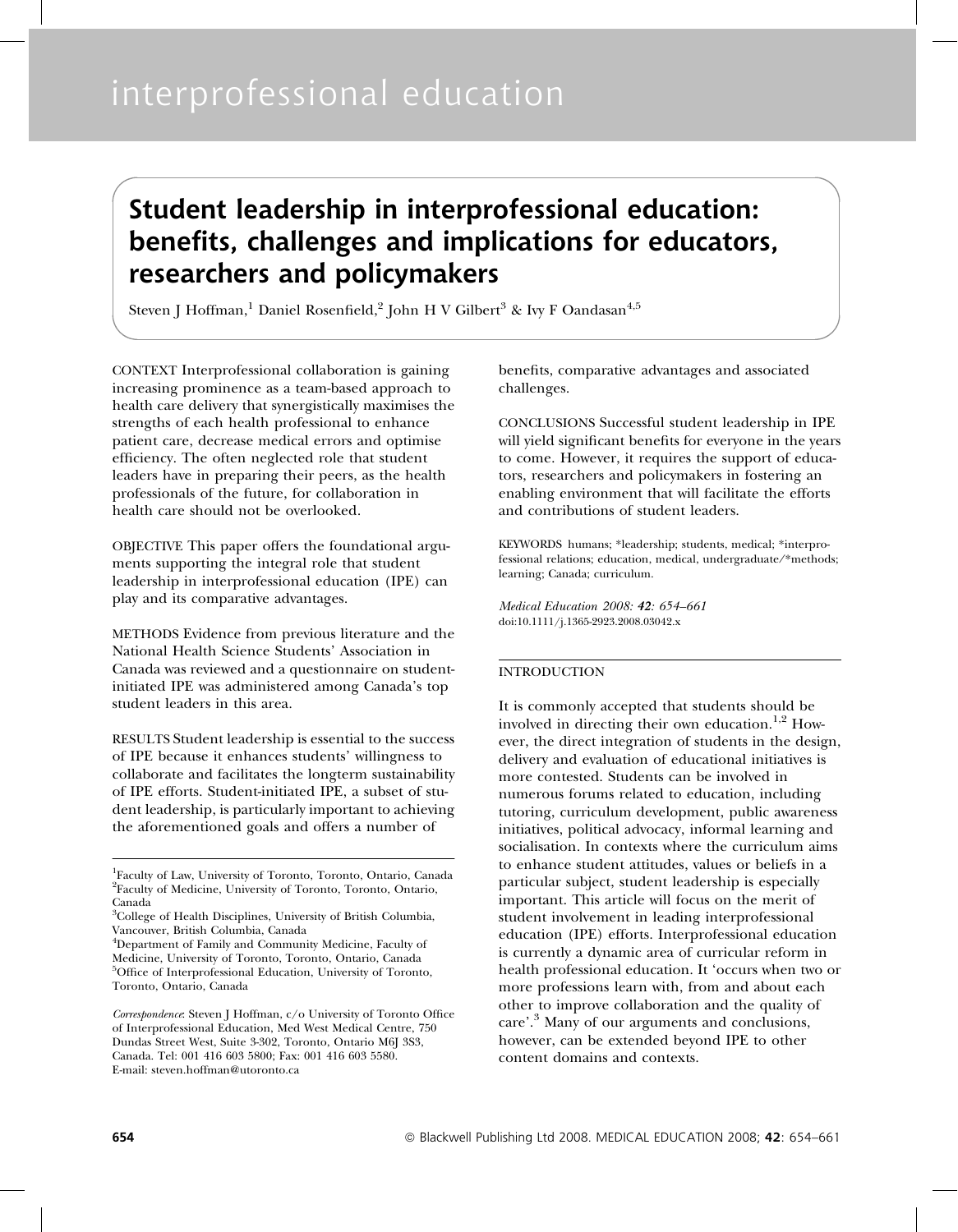# **Overview**

## What is already known on this subject

Interprofessional collaboration can enhance patient safety, reduce medical errors and improve employment satisfaction among health professionals. Interprofessional education (IPE) is important in encouraging collaboration, but the involvement of students in leading IPE efforts has often been overlooked.

## What this study adds

Student leadership in IPE is essential to the propagation of interprofessional efforts because it enhances students' willingness to collaborate and the sustainability of these efforts. Facilitating student leadership in this area is of crucial importance for educators, researchers and policymakers.

# Suggestions for further research

The effectiveness of specific student leadership in curricular reform efforts (especially studentinitiated activities) must be further examined, along with its barriers and facilitators.

Interprofessional collaboration is a patient-centred, team-based approach to health care delivery that synergistically maximises the strengths and skills of each contributing health professional to optimise the quality of patient care. It has been highlighted as a way to enhance patient safety, decrease medical errors,<sup>4–6</sup> improve employment satisfaction among health professionals<sup>7</sup> and help alleviate challenges in the supply, distribution and mix of health professionals. However, in order to create and sustain successful collaborative practice environments, transformational change must take place in the educational settings in which future health professionals are trained.8

This paper will discuss the merits of:

1 student leadership in IPE, which includes meaningful involvement in curriculum design, research projects, relevant work groups, steering committees for IPE projects, and the implementation of IPE activities, and

2 student-initiated IPE, a subset of student leadership, which occurs when students lead the design and delivery of IPE for their peers.

We argue that, rather than being an addendum to the pedagogical environment, student leadership in IPE is a necessary component of a more powerful approach to enhancing interprofessional teamwork among future health care professionals.

Despite an extensive search of the literature, few papers were found that examine the value of student involvement in leading curriculum development and reform efforts. This paper will utilise previously published literature along with data obtained at the Third Annual Conference of the National Health Sciences Students' Association (NaHSSA) in Canada – the first and only national interprofessional student organisation in the world – to emphasise the crucial nature of student leadership in the educational process, with a specific focus on IPE. We will lay down the foundational arguments supporting student leadership in IPE.

## STUDENT LEADERSHIP IN IPE ENHANCES PEER WILLINGNESS TO COLLABORATE

The skills to collaborate as part of an interprofessional health care team are only as useful as a health professional's willingness to use them. A recent report released by the Canadian Health Services Research Foundation in 2006 confirmed this notion and identified health professionals' willingness to collaborate as part of a trio of conditions (along with resources and organisational structures) necessary for interprofessional collaboration to be successful.<sup>9</sup> Although it is widely accepted that IPE should be offered to students at the pre-licensure level $10,11$ before negative attitudes<sup>12</sup> that would adversely affect their willingness to collaborate<sup>13-15</sup> have taken hold, the idea that student leadership in this field facilitates a greater willingness to collaborate among their peers than traditional methods has never been argued. Evidence exists, however, to suggest that this innovative approach to IPE may offer numerous comparative advantages.

Peer teaching, for example, is one channel that could have an enormous impact on students' attitudes towards the various health professions and collaborative practice. At Stanford University (Palo Alto, CA), a student-initiated reproductive health course showed many positive teaching outcomes and helped highlight the importance of student-initiated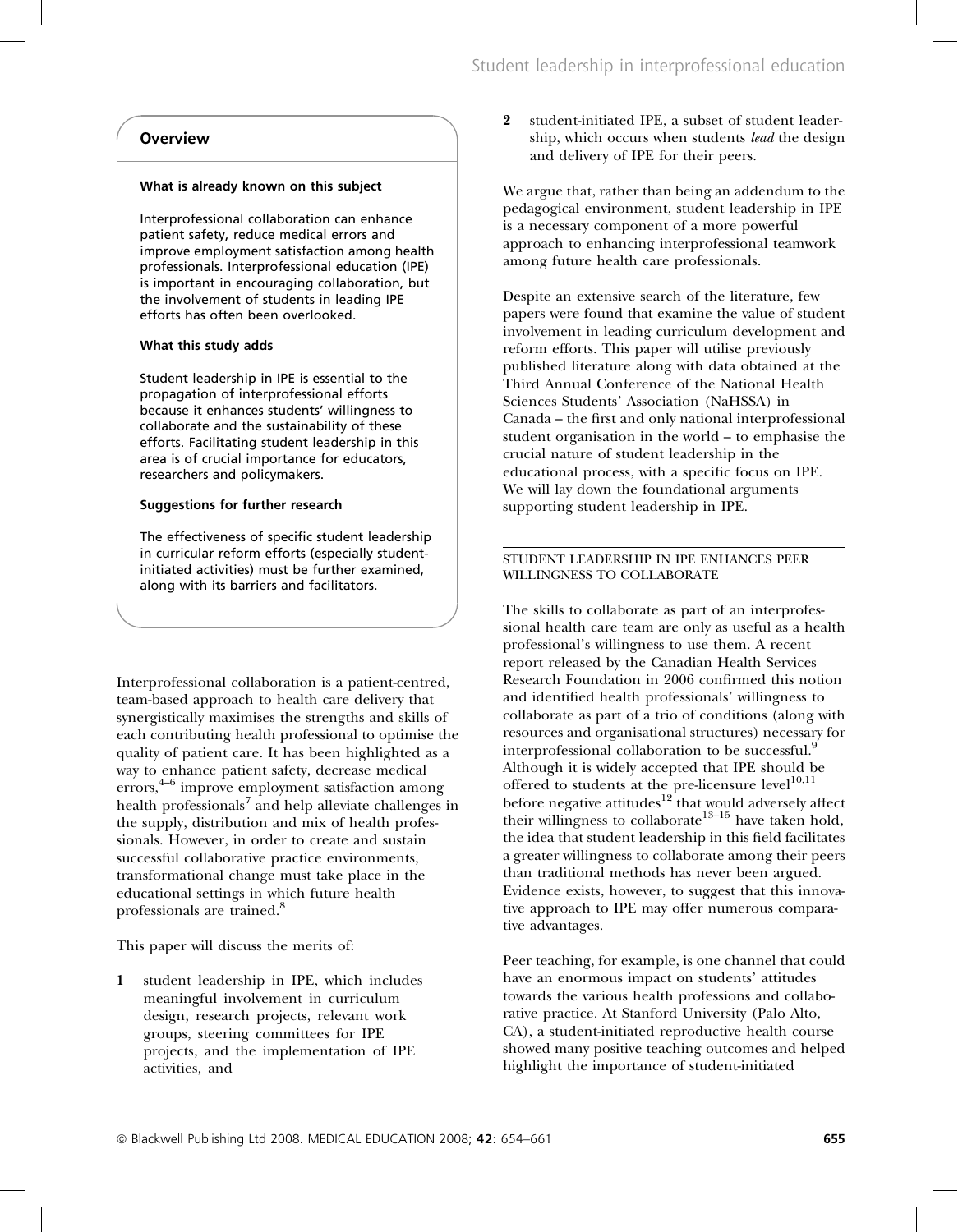projects.<sup>16</sup> When students teach other students (in either formal or informal settings), attitudes may be more easily enhanced because the dynamic between peers – which differs from that between conventional  $instructor$  and students  $-$  helps facilitate such changes. Power differentials are more limited (if not totally eliminated) and personal connections can be established between students as they are generally more attuned to the individual experiences of their peers. This often yields more receptive learners, who may unconsciously be influenced to alter the harmful attitudes and beliefs that would otherwise act as barriers against interprofessional collaboration.<sup>17,18</sup>

Socialisation is another major opportunity for educating health professional students about IPE. In fact, exposing students from different professions to one another in an informal, social setting can help create friendships that effectively extend the IPE experience beyond the classroom. Student leadership is particularly important in these contexts, as student leaders will champion IPE, and through such social gatherings, friendships can be formed and strengthened whereby greater respect for individual health professionals, and their respective professions, can be achieved. In this case, the traditional 'you don't have to like me, but you have to respect me' mantra is reversed to 'you do like me, so you will respect my profession', which becomes an effective tool for health professional educators. Both these paradigms, however, would probably be most effective in promoting collaboration when used together. In essence, student leaders can serve as a vehicle for socialisation that can enhance their peers' willingness to collaborate by the very nature of the informal student-tostudent relationship in ways that many formal education programmes cannot.

## STUDENT LEADERSHIP IN IPE ENHANCES THE SUSTAINABILITY OF IPE EFFORTS

The longterm sustainability of curricular reform efforts is arguably a common concern among health professional educators. Interprofessional education is no exception. When the importance of students as the health professionals of the future is recognised, student leadership in IPE suddenly becomes especially important as it encourages the nurturing of student champions, which enables a cultural change to take place among the youngest clinicians, who have the longest careers ahead of them. Given the nature of curricular reform, IPE requires strong advocates among current health

professionals and those who will provide health care in the future. Student leadership in IPE can help transform ordinary students into advocates for IPE among their peers. Indeed, the mere act of proactively engaging student leaders to work together to advance and develop IPE initiatives can become a core component of an IPE curriculum. Health professional students practise the same teamwork principles in developing their own IPE initiatives as they will apply in their future health care settings. The students who plan and lead the development of various IPE initiatives will learn the challenges of working across professions and will thus gain the knowledge and skills to enhance their capacity for interprofessional collaboration; the passion of student leaders is also certain to be communicated to their friends and colleagues, which effectively compounds the value of student leadership in this area. Such advocacy and leadership – which themselves are intangible and highly desirable outcomes – require the greater commitment that student leadership in IPE allows and have important benefits for the prospects of sustainability.

This special role for students in the sustainability of IPE efforts was noted at the Canadian Interprofessional Health Collaborative's Inaugural Meeting during a plenary session on 28 November 2006. In fact, leading members of the Canadian IPE community demonstrated strong support for student leadership by voicing the need for students to lead the IPE movement in the following ways:

- 1 by generating interest in IPE among students, teachers and academic administrators;
- 2 by promoting awareness of interprofessional collaboration among the general public, and
- 3 by advocating the use of interprofessional collaboration as a key aspect of health human resources planning among policymakers, professional associations and special interest groups.

In an era of scarce resources and limited funding, the potential system-wide impact of a single student advocate is enormous when compared with the costs of initiating traditional attitude-enhancing programmes involving faculty and institutional resources. If reduced purely to financial considerations, student leadership in IPE is tremendously practical, efficient and cost-effective, all of which are characteristics that contribute to the sustainability of curricular reform efforts. If students can be recognised as valuable educators and influencers of attitudes, it makes sense to support them in their leading of IPE efforts.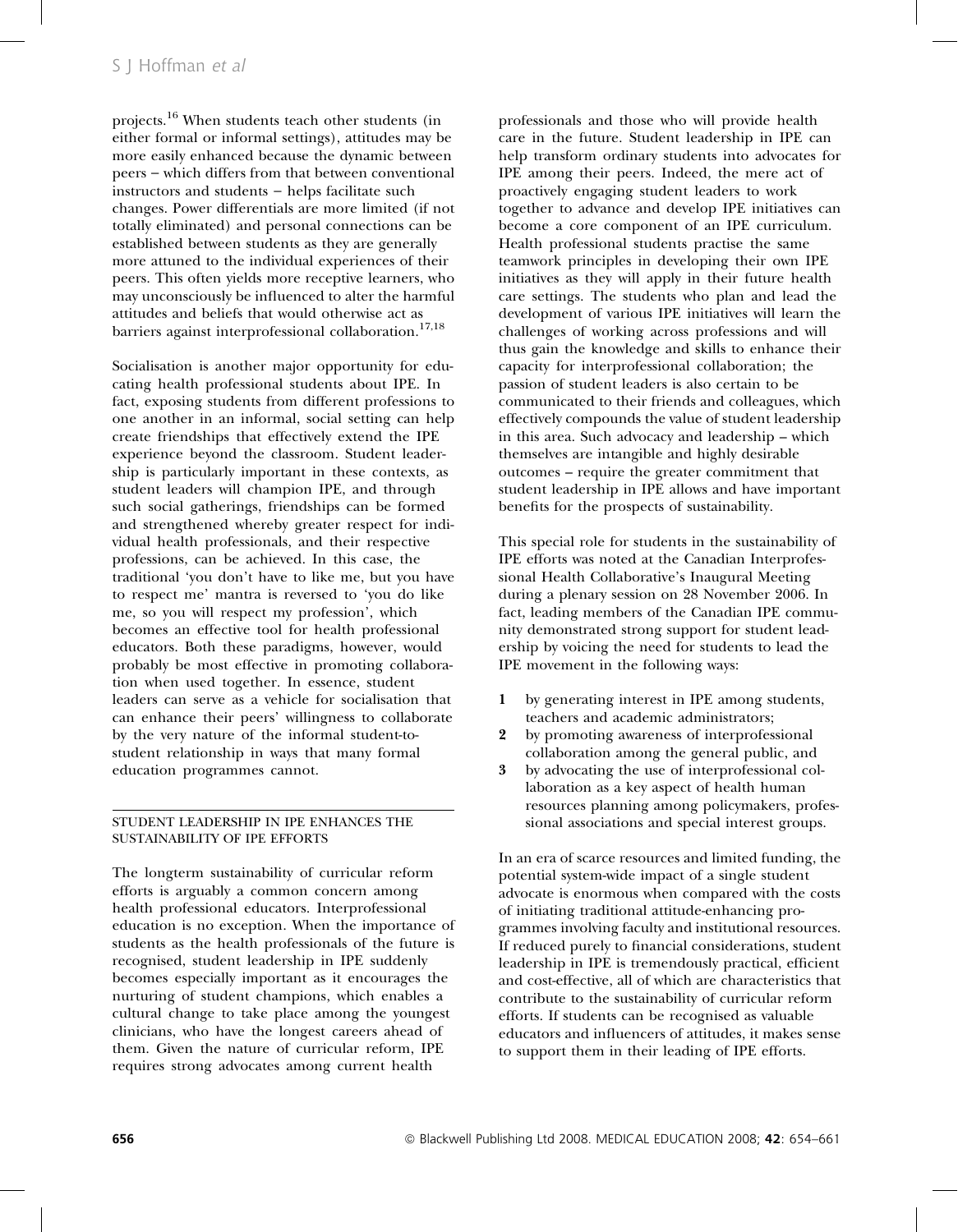## STUDENT-INITIATED IPE: CASE STUDY OF THE **NAHSSA**

Although various forms of student leadership in IPE have already been identified in this paper, studentinitiated IPE is unique in that it occurs when students lead the design and delivery of interprofessional education for their peers. Experiences from the 20 university and college-based chapters of the NaHSSA in Canada – as the only national student network devoted to IPE in the world – highlight many diverse examples in which health professional students have successfully contributed to the interprofessional learning of their peers. [Additional information on the Association's goals, activities and structure can be found at http://www.nahssa.ca].

For example, some NaHSSA chapters have had the opportunity to contribute meaningfully to shaping the development of formal IPE curricula (including those at the University of British Columbia, Dalhousie University, McMaster University and the University of Toronto) and many others have worked directly with faculty members to offer complementary interprofessional academic programming. The Association's University of Toronto chapter, for example, hosted a series of social events coinciding with the university's interprofessional 'Pain Week' curriculum, and the Dalhousie University chapter recruited hundreds of health professional students to participate in a breast cancer charity run while learning with, from and about one another. In addition, the Association's University of Alberta chapter has convened three annual province-wide interprofessional academic conferences and the McGill University chapter offers an array of innovative programming that seeks to reinforce community and human sensitivity within the health professions through enhanced interprofessional communication.

Collaborative efforts to support student-initiated IPE activities among education and community stakeholders are particularly important to this paper as they immediately demonstrate their value based on the stakeholders' interest in partnering with student leaders. The Queen's University (Kingston, ON) chapter of the NaHSSA, for example, ran a facultywide orientation event in conjunction with the Faculty of Health Sciences to introduce interprofessional concepts to students even before the first day of classes. Additionally, the University of British Columbia's local NaHSSA chapter partnered with its provincial Ministry of Health to co-ordinate

innovative health programming for elementary and high school students.

Although it is clear that student-initiated IPE can effectively engage learners through innovative yet unconventional education methods, the academic rigour of such initiatives need not be compromised. One revealing event was run by the NaHSSA's McMaster University chapter, which designed, delivered and evaluated a mandatory IPE exercise for 161 Year 1 undergraduate students in a general health sciences education programme. The studentdesigned evaluation framework revealed that the exercise facilitated statistically significant improvements in students' knowledge, beliefs and attitudes of interest, which later led to its adoption as a permanent component of the programme's curriculum.<sup>19</sup>

## THE EFFECTIVENESS OF STUDENT-INITIATED IPE

Although existing research and case studies of excellence support most of our contentions, the perceived effectiveness of student-initiated IPE was evaluated through quantitative methods to begin establishing an evidence base for this innovative approach. To conduct this evaluation, 37 students, who collectively represent almost the entire cohort of top Canadian student leaders in IPE, were surveyed. The questionnaire, based on the Modified Kirkpatrick's Model of Educational Outcomes for IPE,<sup>20</sup> evaluated the perceived impacts, effectiveness and challenges of student-initiated IPE and was administered at the NaHSSA's Third Annual Conference, 3–7 January 2007, in Saskatoon, Saskatchewan.

Table 1 describes the results collected by the questionnaire, which illustrate with statistical significance the positive perceived benefits of student-initiated IPE and its potential effectiveness compared with the current 'gold standard' (i.e. traditional IPE teaching methods which include lectures from a professor). The challenges that student leaders encounter are also shown, ranked according to the percentage of students who saw each item as an obstacle.

#### EDUCATORS, RESEARCHERS AND POLICYMAKERS CAN FACILITATE AN ENABLING ENVIRONMENT

Although the major impetus for student leadership in IPE must come from students themselves, the evidence put forth in this paper suggests the need for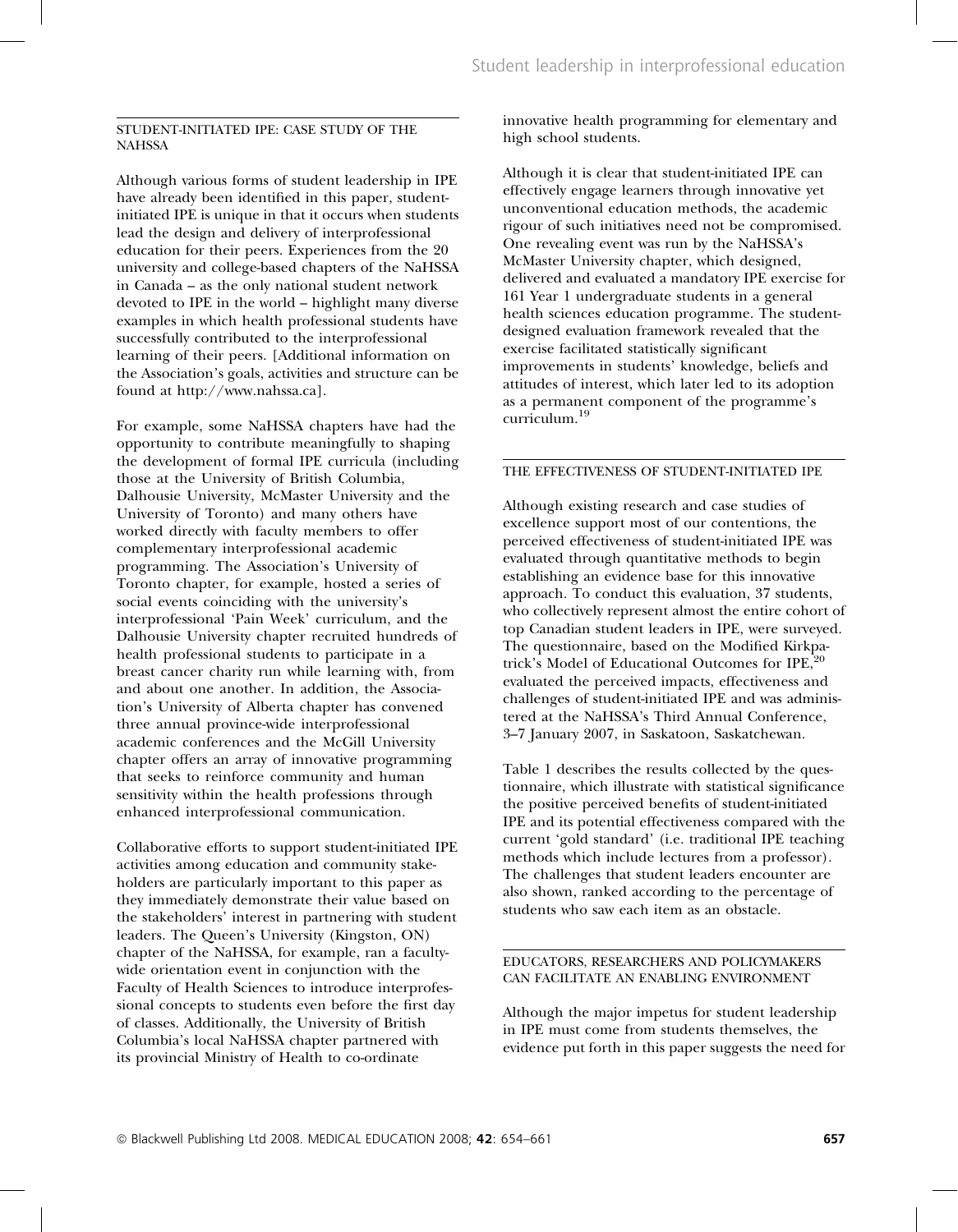Table 1 Perceived benefits, effectiveness and challenges of student-initiated interprofessional education

|                                                                                        |                  |         |                 | $(value = 4)$            | Single-sample t-test |
|----------------------------------------------------------------------------------------|------------------|---------|-----------------|--------------------------|----------------------|
| Questionnaire                                                                          | % Agree          | Mean    | <b>Standard</b> |                          |                      |
| items                                                                                  | (1-5 versus 6-7) | $(1-7)$ | deviation       | T                        | P                    |
| <b>Benefits</b>                                                                        |                  |         |                 |                          |                      |
| Knowledge of health professional roles                                                 | $92\% (n = 34)$  | 6.41    | 0.725           | 20.183                   | < 0.001              |
| Perceptions of the importance of collaborative care                                    | $97\% (n = 36)$  | 6.49    | 0.559           | 27.064                   | < 0.001              |
| Attitudes related to mutual trust between health<br>professions                        | $81\% (n = 29)$  | 6.22    | 0.760           | 17.541                   | < 0.001              |
| Ability to communicate effectively with other<br>health professionals                  | $95\% (n = 35)$  | 6.41    | 0.798           | 18.338                   | < 0.001              |
| Willingness to collaborate                                                             | $84\% (n = 31)$  | 6.32    | 0.818           | 17.277                   | < 0.001              |
| Behaviours that allow students to collaborate<br>with other health professionals       | $92\% (n = 34)$  | 6.43    | 0.647           | 22.860                   | < 0.001              |
| Ability to work in teams                                                               | $78\% (n = 29)$  | 6.08    | 0.795           | 15.922                   | < 0.001              |
| Interest in practising in a collaborative setting<br>in students' future clinical work | $89\% (n = 33)$  | 6.30    | 0.661           | 21.140                   | < 0.001              |
| Effectiveness                                                                          |                  |         |                 |                          |                      |
| Knowledge of health professional roles                                                 | 49% ( $n = 18$ ) | 5.41    | 1.142           | 7.488                    | < 0.001              |
| Perceptions of the importance of collaborative care                                    | $51\% (n = 19)$  | 5.62    | 1.010           | 9.769                    | < 0.001              |
| Attitudes related to mutual trust between<br>health professions                        | 68% ( $n = 25$ ) | 5.84    | 0.958           | 11.671                   | < 0.001              |
| Ability to communicate with other health professionals                                 | 68% ( $n = 25$ ) | 5.84    | 0.958           | 11.671                   | < 0.001              |
| Willingness to collaborate                                                             | 68% $(n = 25)$   | 5.84    | 0.958           | 11.671                   | < 0.001              |
| Behaviours that allow students to collaborate                                          | $70\% (n = 26)$  | 5.89    | 0.966           | 11.918                   | < 0.001              |
| Ability to work in teams                                                               | 68% $(n = 25)$   | 5.84    | 0.898           | 12.450                   | < 0.001              |
| Interest in practising in a collaborative setting                                      | $62\% (n = 23)$  | 5.76    | 0.895           | 11.945                   | < 0.001              |
| in students' future clinical work                                                      |                  |         |                 |                          |                      |
| Challenges                                                                             |                  |         |                 |                          |                      |
| Lack of funding                                                                        | 65% $(n = 24)$   | 5.68    | 1.454           | $\overline{\phantom{0}}$ |                      |
| Lack of IPE clinical placements                                                        | $57\% (n = 21)$  | 5.41    | 1.572           |                          |                      |
| Lack of opportunities to influence curricula                                           | $57\% (n = 21)$  | 5.30    | 1.697           |                          |                      |
| Lack of institutional and/or administrative support                                    | $51\% (n = 19)$  | 5.05    | 1.632           | $\equiv$                 | $\overline{a}$       |
| Lack of student interest in leading IPE activities                                     | 49% ( $n = 18$ ) | 5.00    | 1.886           |                          |                      |
| Lack of IPE research opportunities                                                     | 46% $(n = 17)$   | 5.11    | 1.542           |                          |                      |
| Lack of faculty mentorship and/or guidance                                             | $41\% (n = 15)$  | 4.92    | 1.656           |                          |                      |
| Lack of student interest in participating in IPE                                       | 38% $(n = 14)$   | 4.84    | 1.864           |                          |                      |
| Lack of student leadership opportunities                                               | $22\% (n = 8)$   | 3.57    | 1.772           |                          |                      |

The questionnaire used a 7-point Likert scale and was analysed by item using single-sample, two-tailed t-tests that used 'neither agree nor disagree' (value = 4) as the hypothesised comparative value. The dataset was also dichotomised into 'agree' and 'disagree' variables for summary purposes. Results show that student-initiated IPE may hold comparative advantages in some areas (e.g. attitudes and behaviours) and not others (e.g. knowledge and values). Student responses also point to several ways in which educators, researchers and policymakers can assist students in their efforts. Although funding (65%) and institutional support (51%) both ranked high as challenges, a lack of opportunities to actually experience interprofessional collaboration in the practice setting (57%) and influence its development (57%) are also perceived as obstacles. Fewer leaders identified a lack of student leadership opportunities (22%) or interest in IPE as a barrier (38%). IPE = interprofessional education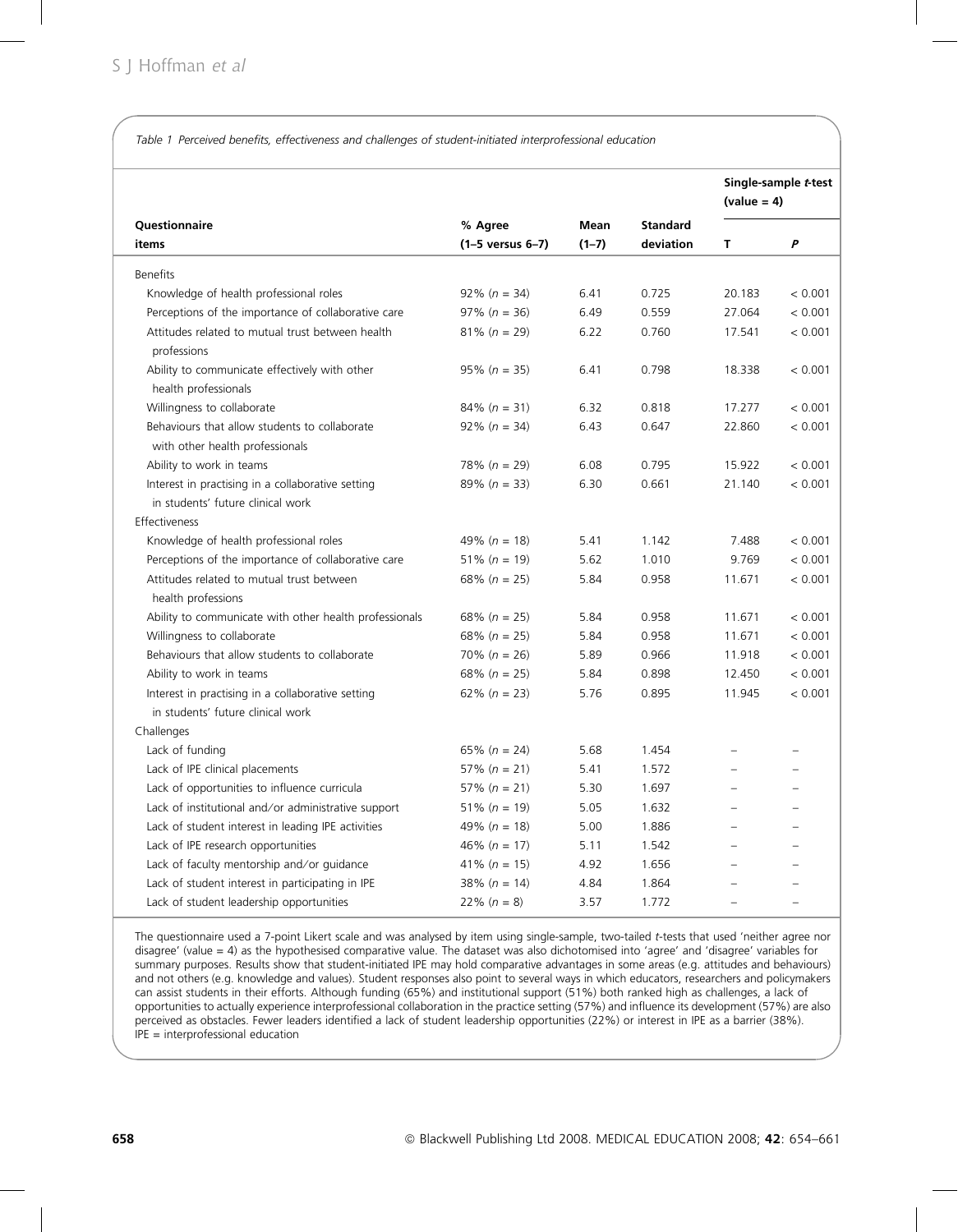educators, researchers and policymakers to facilitate and nurture this level of student involvement. Based on the Canadian experience, it is clear that such structures of support are limited. One notable exception, however, is Queen's University's Interprofessional Patient-centred Education Direction Project, which provides funding each summer for a community of 22 students to conduct independent research projects on IPE. $^{21}$  Other entities, including the Calgary Health Region, the University of Manitoba and the University of New Brunswick, have directly helped to create NaHSSA chapters at their respective locations.

The involvement, support and mentorship of dedicated educators, researchers and policymakers are essential to student leadership in IPE. This is because they validate students' efforts, provide access to knowledge and guidance based on past experiences, and provide the institutional backing and resources necessary for the success of student-initiated IPE projects. In fact, a recent informal analysis of NaHSSA chapters by the Association's Board of Directors revealed that faculty mentorship – not funding or years since creation – is the best predictor of success and explains the Association's ability to make a national network of chapters a reality.

There are many different ways in which educators, researchers and policymakers can support student leadership in IPE. Table 2 suggests only a few of the many practical actions that can be taken in each of the following four priority areas:

- 1 integration of students into larger curricular reform, research and policy initiatives;
- 2 provision of support for the development of student-led IPE organisations;
- 3 establishing of partnerships with student organisations, and
- 4 recognition for students when they make valuable contributions.

## ADVANTAGES FOR EDUCATORS, RESEARCHER AND POLICYMAKERS

Although it is clear that student leadership in IPE is enhanced by the support of educators, researchers and policymakers, the opposite is also true. Not only does student leadership in IPE validate their work in this area, but the efforts of educators, researchers and policymakers benefit from the existence of a large cohort of volunteer student

leaders with whom to partner and carry forward their mutual goals. Student leadership in IPE is especially important for educators as students can bring relevance to their work and serve as a lens through which they can become informed about which teaching methods will be most effective and beneficial for today's students. Demonstrated support among students for IPE can also be leveraged by educators, researchers and policymakers for additional support and resources from their respective deans, granting agencies and government ministries.

## CRITICISMS

Although integral to IPE, student leadership is no panacea to the challenges faced by educators in this area. In fact, student leadership in isolation from other efforts may elicit a contradictory situation in which students are encouraged to adopt positive attitudes towards teamwork yet lack the opportunity to actually experience it in a clinical setting. Research shows that early experiences with ineffective pseudo-teams may even cause harm if students believe they are practising as part of an interprofessional team when in fact the 'team' is dysfunctional and the activity lacks the potential benefits students have been promised.<sup>6</sup> Further, student leadership cannot exist in a vacuum and must be strengthened through partnerships with faculty mentors who are trained in team development and group facilitation, and who are able to assist in advancing the creation of collaboration competencies. It is therefore clear that student leadership in IPE is a key element among many others in helping prepare students to practise in collaborative environments.

## **CONCLUSIONS**

Interprofessional collaboration has been shown to enhance patient outcomes and improve health services. Student leadership in IPE is essential to maximise limited resources and optimise efforts in this area, and it offers comparative advantages in that it can foster a willingness to collaborate among future health professionals and help to sustain the long-term vitality of IPE efforts. Evidence from Canada's NaHSSA further demonstrates the particular strengths of student-initiated IPE. Although our evidence draws primarily from Canadian examples, the lessons learned apply to IPE and other curricular reform, research and policy efforts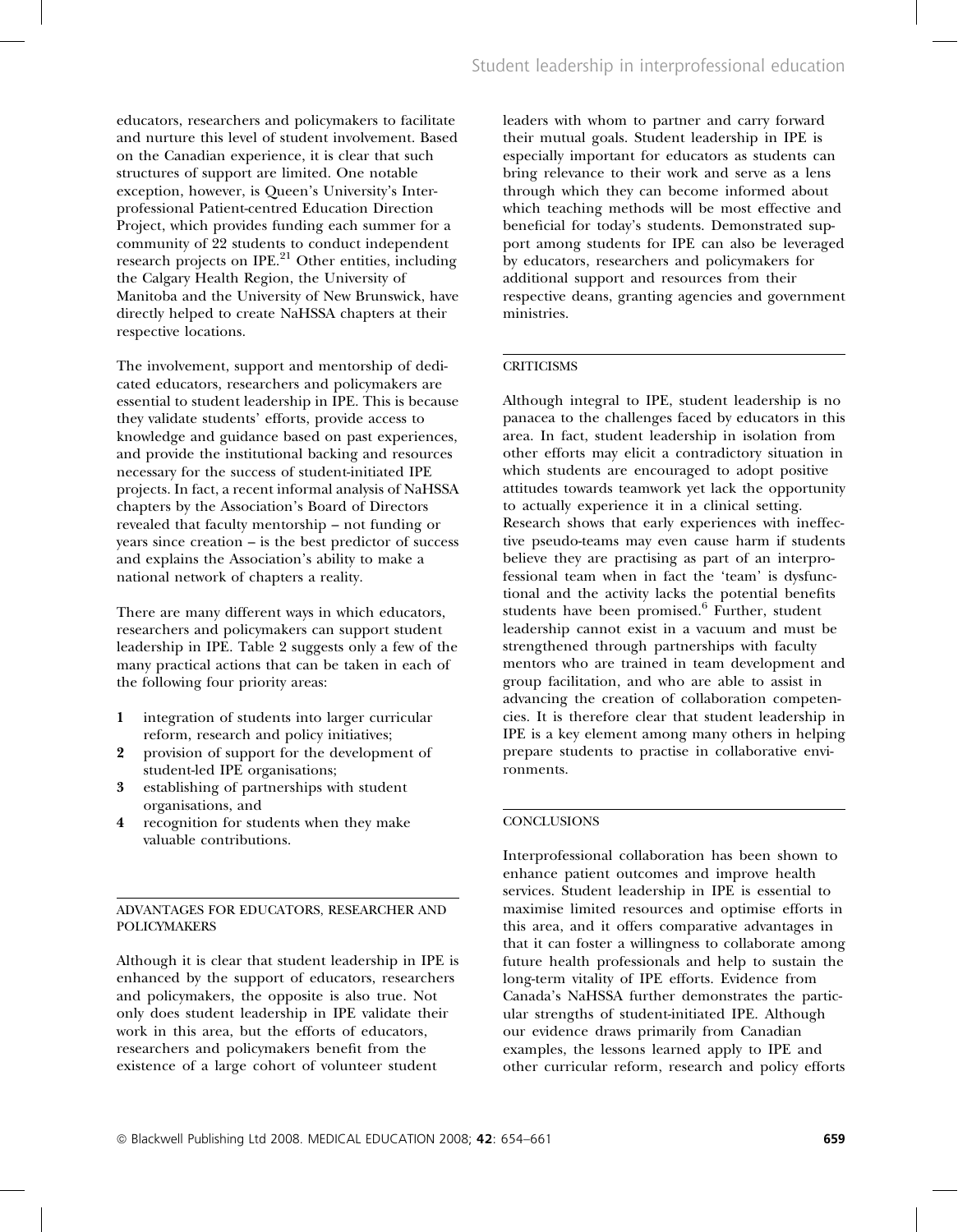| <b>Priority areas</b>                                                                        | <b>Action for educators and researchers</b>                                                                                                                                                                             | <b>Action for policymakers</b>                                                                                                                                                                                                                         |
|----------------------------------------------------------------------------------------------|-------------------------------------------------------------------------------------------------------------------------------------------------------------------------------------------------------------------------|--------------------------------------------------------------------------------------------------------------------------------------------------------------------------------------------------------------------------------------------------------|
| 1 Integrate students into<br>larger curricular reform,<br>research and policy<br>initiatives | Student representation on curriculum planning<br>committees, IPE steering committees and<br>relevant education and research<br>working groups<br>Research assistant opportunities                                       | Student representation on government-led<br>health professional education advisory<br>committees<br>Support for graduate-level training in<br>interprofessional education                                                                              |
|                                                                                              | Mentorship opportunities<br>Consultations with students on<br>curriculum design                                                                                                                                         | Requirement for meaningful involvement by<br>students in all government-funded IPE<br>projects                                                                                                                                                         |
| 2 Support the development<br>of student-led IPE<br>organisations                             | Encouragement and support for gatherings<br>of students interested in IPE<br>Dedicated faculty time for mentorship<br>of student initiatives<br>Dedicated funding for student-initiated                                 | Financial support for creation of local<br>student-led IPE organisations<br>Financial support for creation of a national<br>network linking local student-led IPE<br>organisations                                                                     |
|                                                                                              | projects<br>Support for community of student<br>researchers in IPE                                                                                                                                                      | Publicity opportunities<br>Policies encouraging others to support creation<br>of student IPE organisations                                                                                                                                             |
| 3 Partner with student<br>organisations                                                      | Support for complementary<br>socialisation extracurricular<br>activities<br>Leveraging of student<br>support for institutional action<br>Invitations for student organisations                                          | Support and encouragement for existing<br>student organisations to engage in<br>IPE activities<br>Opportunities for student organisations<br>to participate in decision making                                                                         |
| 4 Recognise when students<br>make valuable<br>contributions                                  | to participate in new initiatives<br>Rewards for student champions<br>Public recognition for student contributions<br>Dissemination opportunities for students<br>Renew commitment to student-initiated<br>IPE projects | Dissemination opportunities for students<br>Opportunities for student champions to<br>participate in policymaking process<br>Incentives for others to recognise when<br>students make valuable contributions<br>Re-investment in student-initiated IPE |

Table 2 Practical suggestions for educators, researchers and policymakers to encourage student leadership in interprofessional education

IPE = interprofessional education

in an international context. Indeed, the role of today's students in leading IPE must grow substantially worldwide over the coming years, and the facilitation of an enabling environment for student leadership in IPE will yield significant benefits for everyone in the years to come.

Contributors: SJH designed the study, analysed the results and co-wrote the paper. DR contributed to the design of the study and co-wrote the paper. IFO and JHVG supervised the study and facilitated the use of conceptual models on teamwork and interprofessional education. All authors contributed significantly to formulating the original ideas expressed in this paper.

Acknowledgements: we would like to acknowledge the contributions of the National Health Sciences Students' Association's Board of Directors 2006–07 for its ongoing support and assistance in administering the questionnaire, as well as the student leaders from across Canada who participated in our survey. Special thanks must also be extended to Alexandra Harris, Erica Rosenfield and Dennis Sharpe for their early comments and suggestions.

#### Funding: none.

Conflicts of interest: SJH, DR and JHVG all serve on the National Health Sciences Students' Association's Board of Directors. IFO serves as the faculty mentor for the Association's University of Toronto chapter. Ethical approval: not required.